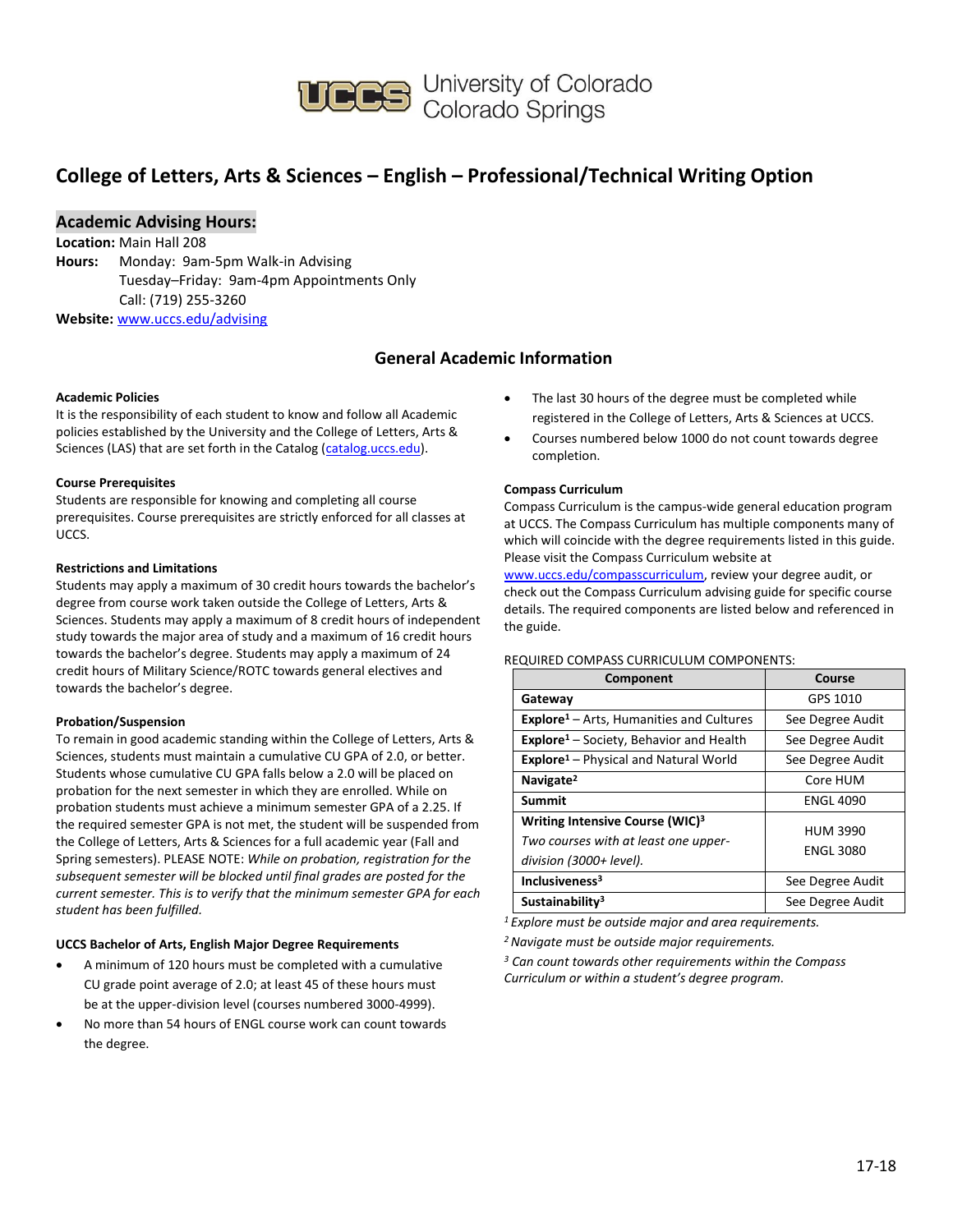# **DEPARTMENT OF ENGLISH – PROFESSIONAL/TECHNICAL WRITING OPTION**

**Department website**: [www.uccs.edu/english](http://www.uccs.edu/english)

| <b>Degree Requirements</b>                                        | <b>Courses</b>                                                                                                                                  |                                                                                                       |                                                                                                               |                                      |                  |                  |  |  |  |  |
|-------------------------------------------------------------------|-------------------------------------------------------------------------------------------------------------------------------------------------|-------------------------------------------------------------------------------------------------------|---------------------------------------------------------------------------------------------------------------|--------------------------------------|------------------|------------------|--|--|--|--|
|                                                                   |                                                                                                                                                 |                                                                                                       |                                                                                                               |                                      |                  |                  |  |  |  |  |
| <b>English Major</b>                                              | <b>Course Number</b>                                                                                                                            | <b>Course Title</b>                                                                                   | <b>Credit Hours</b>                                                                                           |                                      |                  |                  |  |  |  |  |
| (42 hours)                                                        | <b>ENGL 2010</b>                                                                                                                                |                                                                                                       | Introduction to Literary Studies                                                                              |                                      |                  |                  |  |  |  |  |
|                                                                   | <b>ENGL 3000</b>                                                                                                                                |                                                                                                       | Literary Criticism in Theory and Practice                                                                     |                                      |                  |                  |  |  |  |  |
| The English major requires a                                      | <b>ENGL 3080</b>                                                                                                                                |                                                                                                       | Advanced Business & Technical Writing                                                                         |                                      |                  |                  |  |  |  |  |
| minimum of 42 credit hours of ENGL                                | <b>ENGL 3110</b>                                                                                                                                |                                                                                                       | <b>Advanced Grammar</b>                                                                                       |                                      |                  |                  |  |  |  |  |
| course work and a minimum of 27<br>credit hours of upper-division | <b>British Literature</b>                                                                                                                       |                                                                                                       | Complete one of the following: ENGL 2510, ENGL 2520, ENGL 2530,<br>ENGL 2540, ENGL 3530                       |                                      |                  |                  |  |  |  |  |
| (3000+ level) ENGL course work.                                   | American                                                                                                                                        |                                                                                                       | Complete one of the following: ENGL 2360, ENGL 2370, ENGL 3330,                                               |                                      |                  |                  |  |  |  |  |
| All ENGL courses must have a grade                                | Literature                                                                                                                                      |                                                                                                       | ENGL 3340, ENGL 3350, ENGL 3360, ENGL 3370<br>Complete one of the following: ENGL 3200, ENGL 3410, ENGL 3550, |                                      |                  |                  |  |  |  |  |
| of "C-" or better.                                                | Diversity                                                                                                                                       | ENGL 3600, ENGL 3650, ENGL 3900, ENGL 4860                                                            | $\overline{3}$                                                                                                |                                      |                  |                  |  |  |  |  |
| <b>NOTE: All new, incoming and</b>                                | <b>Practice Courses</b>                                                                                                                         | Complete 6 hours courses from the following:<br>ENGL 3120, ENGL 3140, ENGL 3150, ENGL 3170, ENGL 3750 |                                                                                                               |                                      |                  |                  |  |  |  |  |
| transferring English majors should                                | Technological-                                                                                                                                  |                                                                                                       | Complete 6 hours from the following:                                                                          |                                      |                  | 6                |  |  |  |  |
| contact the English department to                                 | <b>Literacy Courses</b>                                                                                                                         |                                                                                                       | ENGL 3130, ENGL 3160, ENGL 3850                                                                               |                                      |                  |                  |  |  |  |  |
| be assigned a faculty advisor, and                                | <b>Advanced Practice</b>                                                                                                                        |                                                                                                       | Complete two courses from the following:                                                                      |                                      |                  | 6                |  |  |  |  |
| attend a mandatory English                                        | Courses                                                                                                                                         |                                                                                                       | ENGL 4060, ENGL 4065, ENGL 4080, ENGL 4820,                                                                   |                                      |                  |                  |  |  |  |  |
| Department Workshop within their                                  |                                                                                                                                                 |                                                                                                       | ENGL 4800 or ENGL 4810, (only one)                                                                            |                                      |                  |                  |  |  |  |  |
| first year at UCCS. Please see the                                | <b>ENGL 4090</b>                                                                                                                                |                                                                                                       | Professional Writing Senior Portfolio Seminar                                                                 |                                      |                  | 3                |  |  |  |  |
| <b>English Department website for</b>                             |                                                                                                                                                 |                                                                                                       |                                                                                                               |                                      |                  |                  |  |  |  |  |
| more information.                                                 |                                                                                                                                                 |                                                                                                       |                                                                                                               |                                      |                  |                  |  |  |  |  |
|                                                                   |                                                                                                                                                 |                                                                                                       |                                                                                                               |                                      |                  |                  |  |  |  |  |
| Composition                                                       |                                                                                                                                                 | Complete ENGL 1310, and either ENGL 2080 or 2090.                                                     |                                                                                                               |                                      |                  |                  |  |  |  |  |
| (6 hours)                                                         | <b>ENGL 1310</b>                                                                                                                                | Rhetoric & Writing I                                                                                  |                                                                                                               |                                      |                  | 3                |  |  |  |  |
|                                                                   | <b>ENGL 2080 OR</b>                                                                                                                             |                                                                                                       | <b>Business &amp; Administrative Writing</b>                                                                  |                                      |                  |                  |  |  |  |  |
|                                                                   | <b>ENGL 2090</b>                                                                                                                                |                                                                                                       | <b>Technical Writing and Presentation</b>                                                                     |                                      |                  | 3                |  |  |  |  |
|                                                                   | <b>PORT 3000</b>                                                                                                                                |                                                                                                       | Writing Portfolio Assessment                                                                                  |                                      |                  | $\Omega$         |  |  |  |  |
|                                                                   |                                                                                                                                                 |                                                                                                       |                                                                                                               |                                      |                  |                  |  |  |  |  |
| <b>Reasoning Skills</b><br>(3 hours)                              | Complete one of the courses listed below. Other options exist to fulfill this requirement. See the catalog or<br>your degree audit for details. |                                                                                                       |                                                                                                               |                                      |                  |                  |  |  |  |  |
|                                                                   | ID 1050                                                                                                                                         | ID 2000                                                                                               |                                                                                                               |                                      |                  |                  |  |  |  |  |
|                                                                   |                                                                                                                                                 |                                                                                                       |                                                                                                               |                                      |                  |                  |  |  |  |  |
| <b>Area Requirements</b>                                          | HUMANITIES - Complete 9 hours from the list of courses below. Course selection must include one                                                 |                                                                                                       |                                                                                                               |                                      |                  |                  |  |  |  |  |
| (27 hours)                                                        |                                                                                                                                                 |                                                                                                       | occurrence of Core Humanities from: HUM 3990, 3993, 3995, or 3997.                                            |                                      |                  |                  |  |  |  |  |
|                                                                   | AH 1000                                                                                                                                         | AH 1001                                                                                               | AH 2800                                                                                                       | AH 2810                              | AH 2820          | AH 2860          |  |  |  |  |
|                                                                   | AH 2890                                                                                                                                         | AH 3430                                                                                               | <b>COMM 2250</b>                                                                                              | <b>COMM 3100</b>                     | <b>COMM 3500</b> | <b>COMM 4000</b> |  |  |  |  |
| All LAS students are required to                                  | FCS 3180                                                                                                                                        | FCS 3190                                                                                              | FCS 3240                                                                                                      | <b>FCS 3550</b>                      | <b>FCS 3690</b>  | FCS 3890         |  |  |  |  |
| complete 9 credit hours in each of                                | FCS 4210                                                                                                                                        | <b>FILM 1000</b>                                                                                      | <b>FILM 2000</b>                                                                                              | <b>FILM 3690</b>                     | FR 3240          | GER 3180         |  |  |  |  |
| three areas - humanities, social                                  | GER 3190                                                                                                                                        | <b>HIST 1120</b>                                                                                      | <b>HIST 1130</b>                                                                                              | <b>HIST 1140</b>                     | <b>HIST 1400</b> | <b>HIST 1410</b> |  |  |  |  |
| sciences, and natural sciences. The                               | <b>HIST 1540</b>                                                                                                                                | <b>HIST 1600</b>                                                                                      | <b>HIST 1610</b>                                                                                              | <b>HUM 3990</b>                      | <b>HUM 3993</b>  | <b>HUM 3995</b>  |  |  |  |  |
| total requirement is 27 hours.                                    | <b>HUM 3997</b>                                                                                                                                 | ID 2000                                                                                               | <b>MUS 1000</b>                                                                                               | <b>MUS 2050</b>                      | <b>MUS 2850</b>  | <b>PHIL 1000</b> |  |  |  |  |
|                                                                   | <b>PHIL 1020</b>                                                                                                                                | <b>PHIL 1120</b>                                                                                      | <b>PHIL 1300</b>                                                                                              | <b>PHIL 3000</b>                     | <b>PHIL 3100</b> | <b>PHIL 3160</b> |  |  |  |  |
| <b>Specific Limitations:</b>                                      | <b>PHIL 3180</b>                                                                                                                                | <b>PHIL 4070</b>                                                                                      | <b>SPAN 3690</b>                                                                                              | <b>SPAN 4210</b>                     | <b>THTR 1000</b> | <b>THTR 3201</b> |  |  |  |  |
| > No more than two courses from                                   | <b>THTR 3202</b>                                                                                                                                | VA 1010                                                                                               | VA 1020                                                                                                       | <b>WEST 2030</b>                     | <b>WEST 2040</b> | <b>WEST 3020</b> |  |  |  |  |
| any one discipline may be applied                                 | <b>WEST 3100</b>                                                                                                                                | <b>WEST 3550</b>                                                                                      | <b>WEST 4050</b>                                                                                              | <b>WEST 4280</b>                     | <b>WEST 4920</b> |                  |  |  |  |  |
|                                                                   |                                                                                                                                                 |                                                                                                       |                                                                                                               |                                      |                  |                  |  |  |  |  |
| to the area requirements.                                         |                                                                                                                                                 |                                                                                                       | <b>SOCIAL SCIENCE - Complete 9 hours from the list of courses below.</b>                                      |                                      |                  |                  |  |  |  |  |
| > Courses in the primary major may                                | <b>ANTH 1020</b><br><b>ANTH 1040</b><br><b>ANTH 2800</b><br><b>ANTH 3040</b><br><b>ANTH 3260</b><br><b>ANTH 3270</b>                            |                                                                                                       |                                                                                                               |                                      |                  |                  |  |  |  |  |
| not be applied to area                                            | <b>ANTH4270</b><br>COMM 1020<br><b>COMM 2150</b><br><b>COMM 3440</b><br><b>COMM 4200</b>                                                        |                                                                                                       |                                                                                                               |                                      |                  |                  |  |  |  |  |
| requirements.                                                     | <b>COMM 4250</b>                                                                                                                                | <b>ECON 1000</b>                                                                                      | <b>COMM 4220</b><br><b>ECON 3150</b>                                                                          |                                      |                  |                  |  |  |  |  |
| > Courses may not be taken                                        | <b>ECON 2020</b><br><b>GRNT 3000</b>                                                                                                            | <b>MSGP 4100</b>                                                                                      |                                                                                                               |                                      |                  |                  |  |  |  |  |
| pass/fail.                                                        | <b>ECON 3710</b><br><b>PHIL 3200</b>                                                                                                            | GES 1980<br><b>PHIL 3210</b>                                                                          | GES 1990<br><b>PHIL 4260</b>                                                                                  | <b>GRNT 2300</b><br><b>PHIL 4400</b> | PSC 1010         | PSC 1100         |  |  |  |  |
|                                                                   | <b>PSC 2080</b>                                                                                                                                 | PSC 2100                                                                                              | PSC 3300                                                                                                      | PSC 4190                             | PSC 4210         | PSC 4470         |  |  |  |  |
|                                                                   | PSY 1000                                                                                                                                        | PSY 3630                                                                                              | SOC 1110                                                                                                      | SOC 2200                             | SOC 2220         | SOC 2250         |  |  |  |  |
|                                                                   | SOC 2300                                                                                                                                        | SOC 2500                                                                                              | SOC 3070                                                                                                      | SOC 3340                             | SOC 3610         | <b>WEST 1010</b> |  |  |  |  |
|                                                                   | <b>WEST 2500</b>                                                                                                                                | <b>WEST 3060</b>                                                                                      | <b>WEST 3070</b>                                                                                              | <b>WEST 3090</b>                     | <b>WEST 3620</b> | <b>WEST 4100</b> |  |  |  |  |
|                                                                   | <b>WEST 4120</b>                                                                                                                                |                                                                                                       |                                                                                                               |                                      |                  |                  |  |  |  |  |
|                                                                   |                                                                                                                                                 |                                                                                                       |                                                                                                               |                                      |                  |                  |  |  |  |  |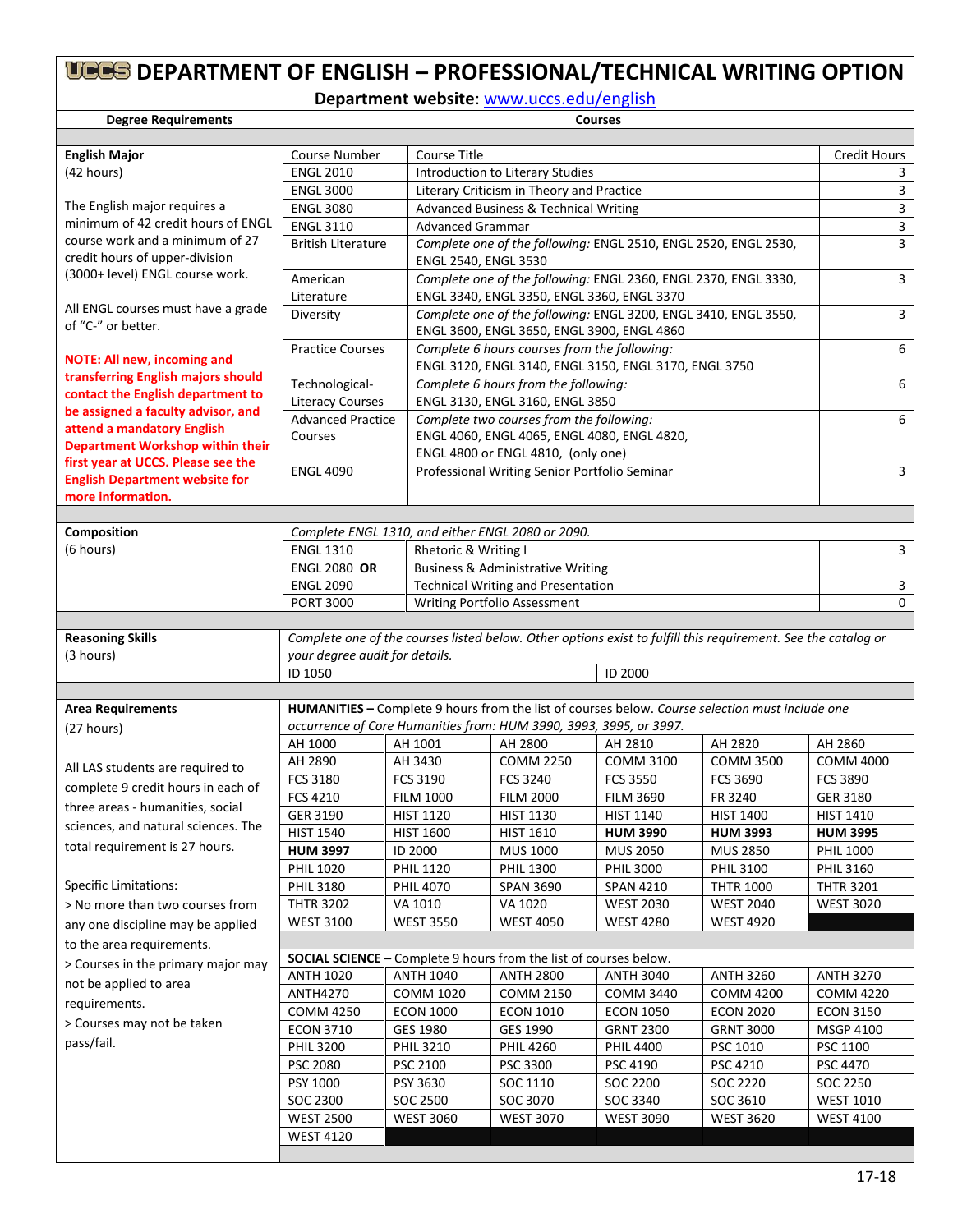|                                        |                   |                                                                       |                  | NATURAL SCIENCE - Complete 9 hours from the list of courses below. At least one course must have, or be, |                  |                   |
|----------------------------------------|-------------------|-----------------------------------------------------------------------|------------------|----------------------------------------------------------------------------------------------------------|------------------|-------------------|
|                                        |                   | a lab course. Lab courses are marked in bold.                         |                  |                                                                                                          |                  |                   |
|                                        | <b>ANTH 1030</b>  | <b>ANTH 3320</b>                                                      | <b>ANTH 3340</b> | <b>ANTH 3370</b>                                                                                         | <b>BIOL 1000</b> | <b>BIOL 1050</b>  |
|                                        | <b>BIOL 1060</b>  | <b>BIOL 2000</b>                                                      | <b>BIOL 3750</b> | <b>CHEM 1101</b>                                                                                         | <b>CHEM 1102</b> | <b>CHEM 1111</b>  |
|                                        | <b>CHEM 1112</b>  | <b>CHEM 1121</b>                                                      | <b>CHEM 1122</b> | <b>CHEM 1201</b>                                                                                         | <b>CHEM 1211</b> | <b>CHEM 1401</b>  |
|                                        | <b>CHEM 1402</b>  | <b>CHEM 1411</b>                                                      | <b>CHEM 1412</b> | <b>CHEM 1511</b>                                                                                         | <b>CHEM 1513</b> | <b>ENSC 1500</b>  |
|                                        | <b>ENSC 1510</b>  | <b>ENSC 1600</b>                                                      | <b>ENSC 1620</b> | <b>ENSC 3200</b>                                                                                         | GES 1000         | GES 1010          |
|                                        | <b>GES 1050</b>   | GES 3200                                                              | GES 3250         | <b>GEOL 1010</b>                                                                                         | <b>GEOL 1020</b> | <b>GEOL 1530</b>  |
|                                        | <b>GEOL 3170</b>  | <b>GEOL 3700</b>                                                      | <b>GEOL 4660</b> | ID 2050                                                                                                  | ID 3210          | <b>PES 1000</b>   |
|                                        | PES 1040          | PES 1050                                                              | PES 1060         | <b>PES 1090</b>                                                                                          | <b>PES 1100</b>  | <b>PES 1140</b>   |
|                                        | <b>PES 1160</b>   | <b>PES 1170</b>                                                       | PES 1310         | PES 1600                                                                                                 | <b>PES 1620</b>  | PES 1710          |
|                                        | PES 1720          | PSY 3270                                                              |                  |                                                                                                          |                  |                   |
|                                        |                   |                                                                       |                  |                                                                                                          |                  |                   |
| <b>Oral Communication, Cultural</b>    |                   | ORAL COMMUNICATION - Complete one of the courses listed below.        |                  |                                                                                                          |                  |                   |
| <b>Diversity, and Global Awareness</b> | <b>BIOL 4040</b>  | <b>CHEM 4911</b>                                                      | <b>CHEM 4921</b> | COMM 2010*                                                                                               | COMM 2100*       | COMM 3240*        |
| <b>Requirements</b>                    | <b>COMM 4100</b>  | <b>MATH 4040</b>                                                      | PES 4810         | PHIL 1040                                                                                                | <b>PHIL 4950</b> | <b>TED 4600</b>   |
|                                        | <b>TED 4700</b>   | THTR 2020*                                                            | <b>THTR 2030</b> | <b>THTR 2040</b>                                                                                         | <b>THTR 2050</b> | <b>THTR 3100</b>  |
| Students are required to take one      |                   |                                                                       |                  |                                                                                                          |                  |                   |
| course with a substantial              |                   | <b>CULTURAL DIVERSITY - Complete one of the courses listed below.</b> |                  |                                                                                                          |                  |                   |
| component involving oral               | AH 3430           | <b>ANTH 3250</b>                                                      | ANTH 3420*       | ASL 4000                                                                                                 | COMM 3280*       | ENGL 3320*        |
| communication, one course that         | <b>ENGL 4060</b>  | FCS 3360                                                              | FCS 4210*        | GES 4680                                                                                                 | <b>HIST 3520</b> | <b>HIST 3580</b>  |
| increases their awareness of           | MUS 2050*         | PHIL 3180*                                                            | <b>PHIL 3230</b> | <b>PHIL 4550</b>                                                                                         | SOC 2200*        | SOC 2250*         |
| cultural diversity, and one course     | SOC 3220*         | SOC 3250*                                                             | SOC 3290*        | SOC 4240*                                                                                                | SOC 4290*        | SOC 4390*         |
| that increases their awareness of      | SOC 4480*         | SOC 4530                                                              | SOC 4680         | SPAN 4210*                                                                                               | <b>SPAN 4420</b> | <b>THTR 3240</b>  |
| global issues.                         | WEST 1010*        | <b>WEST 2020</b>                                                      | WEST 3090*       | <b>WEST 3130</b>                                                                                         | <b>WEST 3250</b> | WEST 3290*        |
| All courses in this section can count  | <b>WEST 3360</b>  | WEST 3420*                                                            | <b>WEST 3520</b> | <b>WEST 3580</b>                                                                                         | <b>WEST 3760</b> | WEST 4120*        |
| towards other requirements.            | WEST 4280*        | WEST 4390*                                                            | WEST 4480*       | <b>WEST 4530</b>                                                                                         | <b>WEST 4550</b> | <b>WEST 4680</b>  |
| Courses marked with an asterisk (*)    | WEST 4920*        |                                                                       |                  |                                                                                                          |                  |                   |
| can count towards specific             |                   |                                                                       |                  |                                                                                                          |                  |                   |
| requirements; courses without an       |                   | GLOBAL AWARENESS - Complete one of the courses listed below.          |                  |                                                                                                          |                  |                   |
| asterisk will count towards General    | AH 3450           | AH 3460                                                               | AH 4450          | AH 4470                                                                                                  | ANTH 1040*       | ANTH 3040*        |
| Electives.                             | ANTH 4270*        | CHEM 1111*                                                            | CHEM 4521*       | <b>ECON 3590</b>                                                                                         | ECON 3710*       | <b>ENGL 2600*</b> |
|                                        | <b>ENGL 2610*</b> | <b>ENGL 4065</b>                                                      | <b>EUST 3000</b> | FCS 3180*                                                                                                | FCS 3190*        | <b>FCS 3250</b>   |
|                                        | FCS 3380*         | FCS 3690*                                                             | FCS 3890*        | FILM 2000*                                                                                               | FILM 3690*       | FR 3250           |
|                                        | GER 3180*         | GER 3190*                                                             | GES 1980*        | GES 1990*                                                                                                | GES 3070*        | GES 3400*         |
|                                        | GES 3820*         | GES 3980*                                                             | GES 4640         | <b>GRNT 3560</b>                                                                                         | HIST 1110*       | HIST 1120*        |
|                                        | HIST 1130*        | HIST 1140*                                                            | HIST 1400*       | HIST 1410*                                                                                               | HIST 1600*       | HIST 1610*        |
|                                        | HIST 3120*        | HIST 3220*                                                            | HIST 3560*       | <b>HIST 3570</b>                                                                                         | HIST 3590*       | <b>HIST 3680</b>  |
|                                        | HIST 4050*        | <b>HIST 4060</b>                                                      | HIST 4130*       | HIST 4150*                                                                                               | HIST 4160*       | HIST 4280*        |
|                                        | <b>HIST 4860</b>  | ID 3579                                                               | ID 3700          | ID 3710                                                                                                  | ID 3730          | ID 3740           |
|                                        | ID 3750           | ID 3760                                                               | ID 3770          | ID 3780                                                                                                  | ID 3790          | ID 3800           |
|                                        | MUS 3150*         | PHIL 1300*                                                            | <b>PHIL 1400</b> | PHIL 3000*                                                                                               | PHIL 3100*       | PHIL 3240*        |
|                                        | <b>PHIL 3345</b>  | <b>PHIL 3400</b>                                                      | <b>PHIL 3480</b> | <b>PHIL 3490</b>                                                                                         | <b>PHIL 3500</b> | PSC 1010*         |
|                                        | PSC 2070          | PSC 2080*                                                             | PSC 2090         | PSC 3240                                                                                                 | PSC 4170         | PSC 4190*         |
|                                        | PSC 4210*         | <b>PSC 4570</b>                                                       | PSC 4580         | PSC 4590                                                                                                 | PSY 3560         | SOC 2220*         |
|                                        | SOC 3340*         | SOC 4380*                                                             | SOC 4450         | SOC 4580                                                                                                 | SOC 4600         | SOC 4660*         |
|                                        | SOC 4700*         | SPAN 3690*                                                            | WEST 3380*       | WEST 3480*                                                                                               | <b>WEST 3560</b> | <b>WEST 3680</b>  |
|                                        | WEST 4050*        | <b>WEST 4060</b>                                                      | <b>WEST 4170</b> | WEST 4380*                                                                                               | WEST 4700*       |                   |
|                                        |                   |                                                                       |                  |                                                                                                          |                  |                   |
| <b>Compass Curriculum</b>              |                   |                                                                       |                  | Complete all Compass Curriculum requirements not already completed as part of the above program. The     |                  |                   |
| (12 hours)                             |                   |                                                                       |                  | Gateway Seminar (GPS 1010) must be completed by all students. Explore courses must be completed          |                  |                   |
|                                        |                   |                                                                       |                  | outside of the major and Area Requirements. All other Compass Curriculum requirements can be completed   |                  |                   |
|                                        |                   |                                                                       |                  | within the degree requirements above. To see a list of all Compass Curriculum courses, please visit:     |                  |                   |
|                                        |                   | www.uccs.edu/compasscurriculum.                                       |                  |                                                                                                          |                  |                   |
|                                        |                   |                                                                       |                  |                                                                                                          |                  |                   |
| <b>General Electives</b>               |                   |                                                                       |                  | Complete additional courses to meet total and upper-division requirements for your degree program.       |                  |                   |
| (12-21 hours)                          |                   |                                                                       |                  |                                                                                                          |                  |                   |